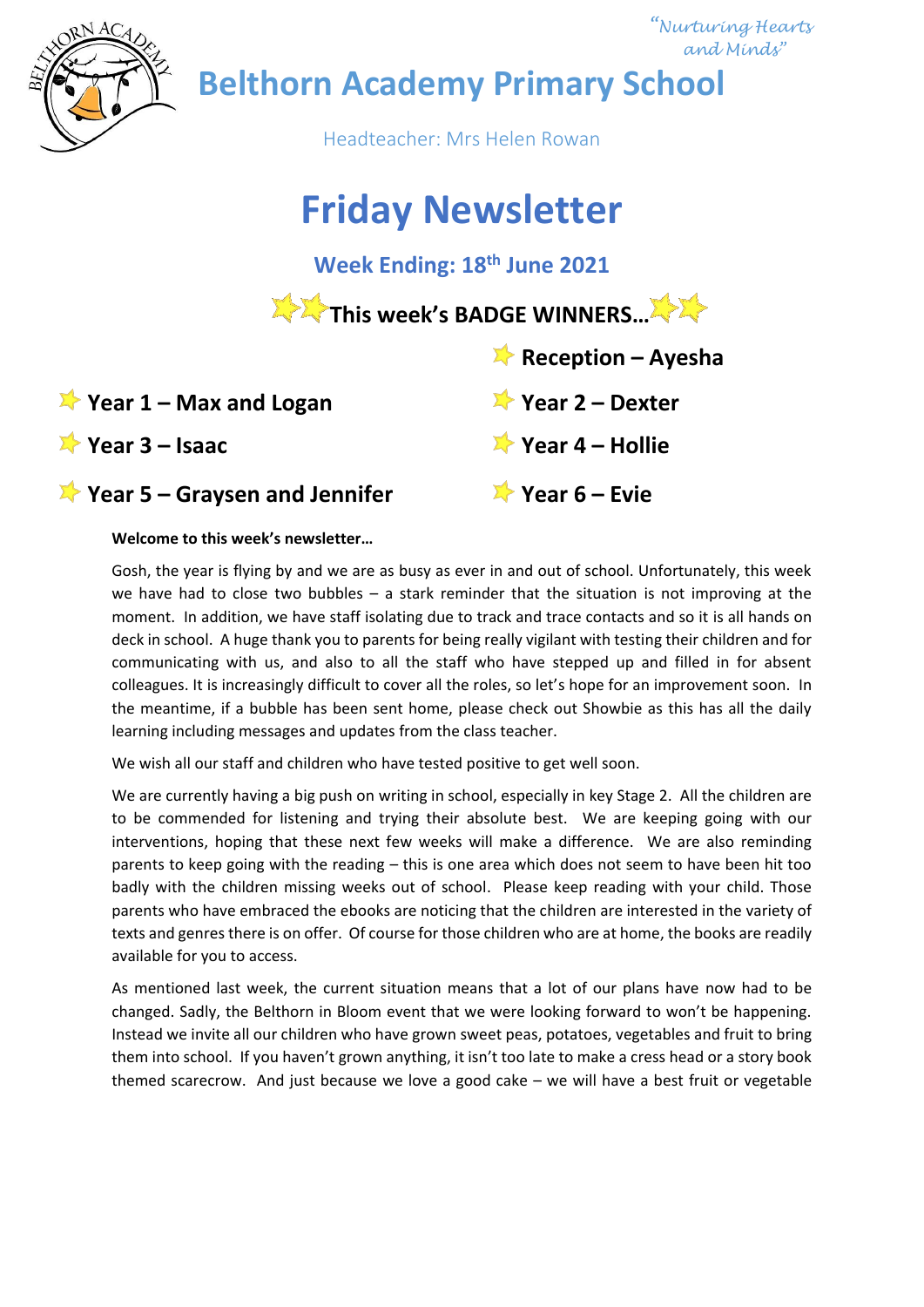based cake competition too. It could be a carrot or courgette cake, or it could be a chocolate cake in the shape of a carrot!! It is all for fun – and of course the wonderful winning rosette. Mr Lowe, who is one of our governors and also well-known local radio presenter will be coming in to judge the entries.

We have been thinking of ways in which we could do something with the parents as we are missing getting together. I think it is the good weather; maybe the sunshine has got to us! The classes have come up with the following as an end of year chance to get together.

**We will have to stick to the no more than 30 gathering, so we ask that one parent per child attend, with the exception of Year 6 leaver's assembly where we will sit parents in groups of ten.**

| Little Bells      | Little Bells Graduation and refreshments. Outside on Thursday 15 <sup>th</sup> July at |
|-------------------|----------------------------------------------------------------------------------------|
|                   | 2pm.                                                                                   |
| Reception         | Stay and play - outside with parental refreshments on Tuesday 6 <sup>th</sup> July at  |
|                   | 2pm. Help your child with their money learning as they buy a cake from the             |
|                   | 'shop'                                                                                 |
| Year 1            | Afternoon tea - Friday 9 <sup>th</sup> July at 2pm. The children will be making and    |
|                   | serving afternoon tea as part of their DT cookery work.                                |
| Year 2            | Afternoon tea - Tuesday $13h$ July at 2.15pm. The children will be making and          |
|                   | serving afternoon tea as part of their DT cookery work.                                |
|                   |                                                                                        |
| Year 3            | Sow and Sew. Come along and see our gardening projects, and also help your             |
|                   | child with their wonderful sewing masterpieces. Refreshments will be                   |
|                   | provided. 2pm on Thursday 1 <sup>st</sup> July.                                        |
| Year 4            | Eyes, down, clickety click. Parent and child bingo session on the yard. July           |
|                   | 2 <sup>nd</sup> at 1.45pm and then join us for good work assembly at 2.30pm if the     |
|                   | weather is fine.                                                                       |
| Year 5            | Get your PE kit on and come along to take part in a circuit session with your          |
|                   | child. The children have designed it. Afterwards have a smoothie which has             |
|                   | been made by the class. All this is part of the healthy lifestyles work Year 5         |
|                   | are doing.                                                                             |
| Year <sub>6</sub> | Are you smarter than a 10-year-old? Come along and take part in a quiz                 |
|                   | against your children. 9am - 10am on Friday 9 <sup>th</sup> July.                      |
|                   | Leavers assembly - outside to parents. Two adults per child can attend, we             |
|                   | will have to sit parents in groups of ten. Wednesday 14 <sup>th</sup> July at 2pm.     |

All of the events will have to take place outside so will be weather dependent. Bring a coat if it's chilly, but unless it is really wet, we will still go ahead.

We are also planning some fun outside things for the children – Belthorn park and water fights seem to feature heavily in these plans.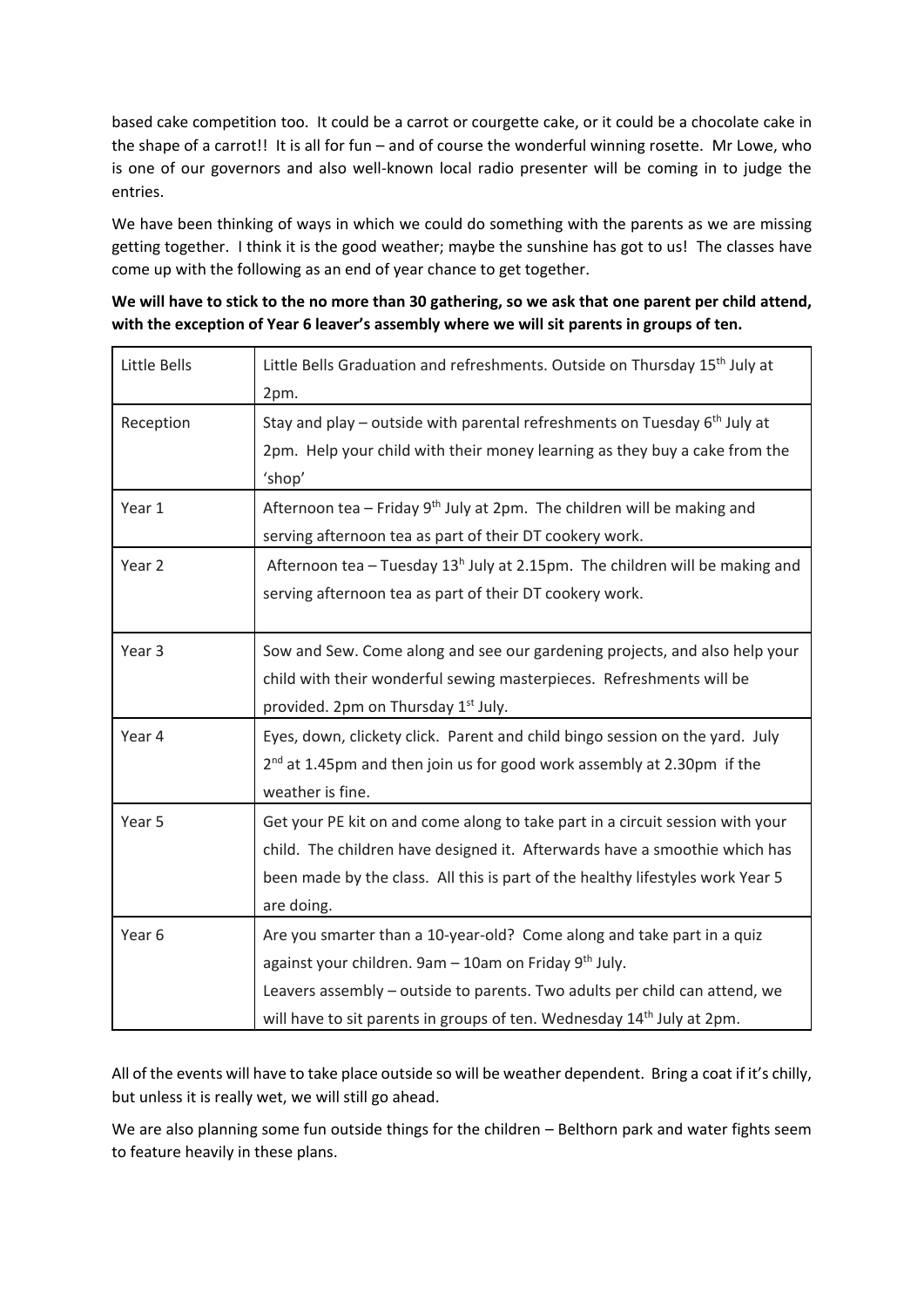

 *"Nurturing Hearts and Minds"*

**Belthorn Academy Primary School**

## Headteacher: Mrs Helen Rowan



Today was our big potato harvest. It was in my diary as 'Potato Festival' and I smiled to myself thinking – this could only happen here! The Year 3 children got involved and harvested our potatoes. The Year 3 class have counted out how many potatoes were in each



potato sack – weighed them and looked at the different sizes and

varieties.

Mrs McGurk will now cook the potatoes and make a potato salad with some and the others will be added to the cheese pie for Tuesday's dinner.

#### **And finally……**

On Monday, Years 3 and 4 will have their visit from the Lancashire Museum to look at life in the Saxon times (all being well).

Wishing everyone a good weekend and that all our families stay safe and well.

Mrs Rowan and the Belthorn team.

#### **SEE BELOW FOR NEXT WEEK'S MENU**

#### **Monday:**

Chicken chunks Southern style Quorn Burger in a bun. Pasta in Tomato Sauce Jacket Wedges Mixed Vegetables Jacket Potato with cheese, baked beans or tuna Peaches and Custard

**Tuesday:** Meat and Potato Pie with gravy Broccoli, Potato and Cheese Bake Pasta in Tomato Sauce New potatoes, peas, swede Jacket Potato with Beans, Cheese or Tuna Chocolate cake and custard

#### **Wednesday:**

Roast Gammon Quorn Chicken fillets Macaroni Cheese Pasta in Tomato Sauce Roast Potatoes Baton Carrots, Broccoli Jacket Potato with Beans, Cheese or Tuna. Mini Jam Donut

#### **Thursday:** BBQ Chicken with Rice Quorn Chicken Curry and Rice Pasta in Tomato Sauce Sweetcorn, Peas Jacket Potato with Beans, Cheese or Tuna Syrup Sponge and custard

#### **Friday:**

Battered Fish Vegetarian Ravioli Pasta in Tomato Sauce Beans, Mushy Peas, **Chips** Jacket Potato with Beans, Cheese or Tuna Chips Homemade Rice Pudding